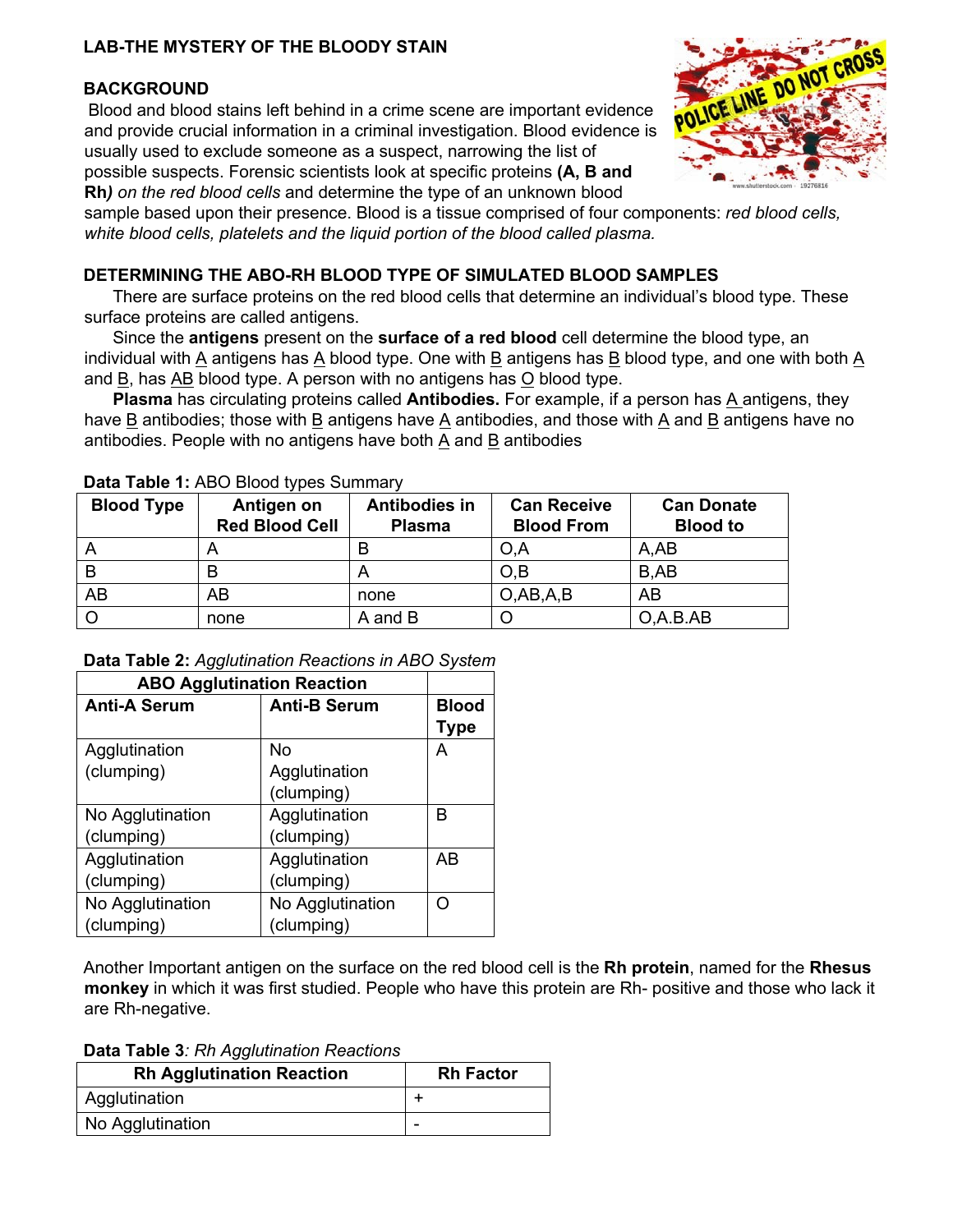### **CRIME SCENE SCENARIO**

Last night someone broke into a jewelry store. A team of crime scene investigators were called to the scene of the burglary. Upon arrival the CSI's noticed that several glass display cases were smashed, scattering glass throughout the store. A closer examination of the glass fragments revealed small pieces of what appeared to be blood stain clothing were left behind. The clothing pieces were carefully collected and sent to the forensics lab for analysis. Based on the evidence, the CSI's apprehended three suspects. Since select red colored stains may look like blood, forensic scientists must first determine if the red stain is actually blood. A test is performed to determine the presence of blood components such as hemoglobin was done on the blood. *Due to the positive results and the presence of white blood cells, it was determined to be human blood.* The blood will now need to be blood typed. Your jobs as a forensic scientist is to provide crime investigators with additional proof in order to determine which of the suspects may have committed the burglary. You will type the blood samples found at the crime scene to match the samples drawn from the three suspects.



## **ACTIVITY ONE: ABO AND RH BLOOD TYPING**

Once it is verified that a stain is indeed blood, a sample is carefully collected and taken to a forensics lab. The next test on the blood sample, collected at the crime scene is to compare it to blood types of the three apprehended suspects.

### **Materials:**

- $\Box$  Anti-A Serum  $\Box$  4 Blood Samples
- $\Box$  Anti B Serum  $\Box$  Crime Scene
- $\Box$  Anti-Rh Serum  $\Box$  Suspect 1
- $\Box$  4 Blood Typing Trays  $\Box$  Suspect 2
- $\Box$  12 toothpicks  $\Box$  Suspect 3
- $\Box$  Paper towels

### **Procedures:**

- **1.** Place **2 drops of the simulated blood** sample in each well of the blood typing tray. *A. You will have separate trays for each blood sample*
- **2.** Place **2 drops of Anti-A Serum** in well A.
- **3.** Place **2 drops of Anti-B Serum** in well B.
- **4.** Place **2 drops of Anti-Rh Serum** in well Rh.
- **5.** Use a **separate stick to mix** the samples and each serum for 10 seconds each.
- **6.** Carefully examine each well to determine if there is any change.
	- A. If it is a positive reaction, the blood will agglutinate (**CLUMP**)
	- B. A change in overall color is also considered a positive reaction